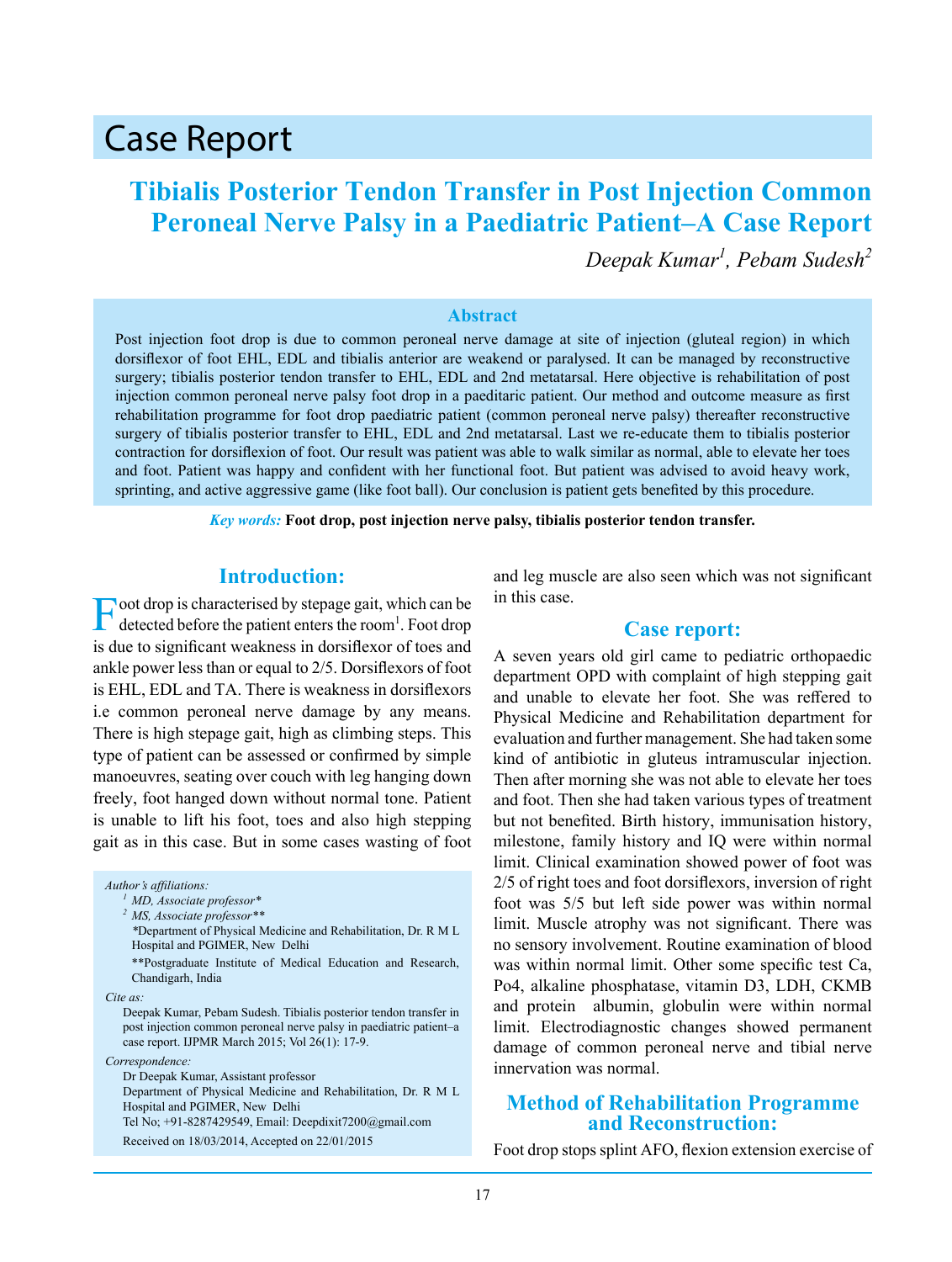toes and ankle to prevent contracture of TA. There was special training to isolated contraction of TP muscle for 2 weeks (Fig 1). Patient went to planed reconstructive surgery. Now briefly reconstruction steps position of patient as supine right lower limb laterally rotated for surgery. Isolation and division of distal insertion of TP (Fig 2) done then withdrawal of resected TP tendon in lower leg (Fig 3). Now one different thing was TA resected 5 cm proximal to insertion (Fig 4). There was exposure plaster of paris for 4 weeks (Fig 6). Then patient went to retraining rehabilitation programme for re-education of TP contraction for 4 weeks. 1st week patient contract tibialis posterior in gravity eliminate position, 2nd week contraction of TP against gravity with leg hanging down, 3rd week partial weight bearing allowed in parallel bar, last 4th week permitted full weight bearing in parallel bar practice "heel to toe" pattern. After 2 months patient was practising "heel to toe gait" 3 times daily and AFO provided for 6 months.

## **Results:**

Patient is able to walk similar as normal but under supervision "heel to toe" gait initially but later due to



**Fig 2-** *Isolation and Division of TP Muscle*





**Roting Tibialo Punterior Muscle** Grace Warren's method exc Check power of Ilbialls Posterior:- Ask him to i his foot against resistance (move it medially).





**Fig 3-** *Withdrawing of Respected TP Tendon*

**Fig 4-** *TA Resected 5cm Proximal to* **Fig 5-** *Exposure of Toe Extensor Insertion*

of toe extensor EHL, EDL and also 2nd metatarsal of foot (Fig 5). Then splitting of TP tendon in two long slips and one of them was re-routed sutured to EHL, EDL. The 2nd different thing was in our case in which another tendon slips reinforce the 2nd metatarsal bone with attaching TA. In our case merged two different methods Ober<sup>2</sup> and Srinivasan *et al*<sup>3</sup> gives better result. Postoperatively lower limb was kept in elevated position for 72 hours, as usual by method Ober<sup>2</sup> after tendon transfer



**Fig 6-** *Tendon Transfer Plaster of Paris*